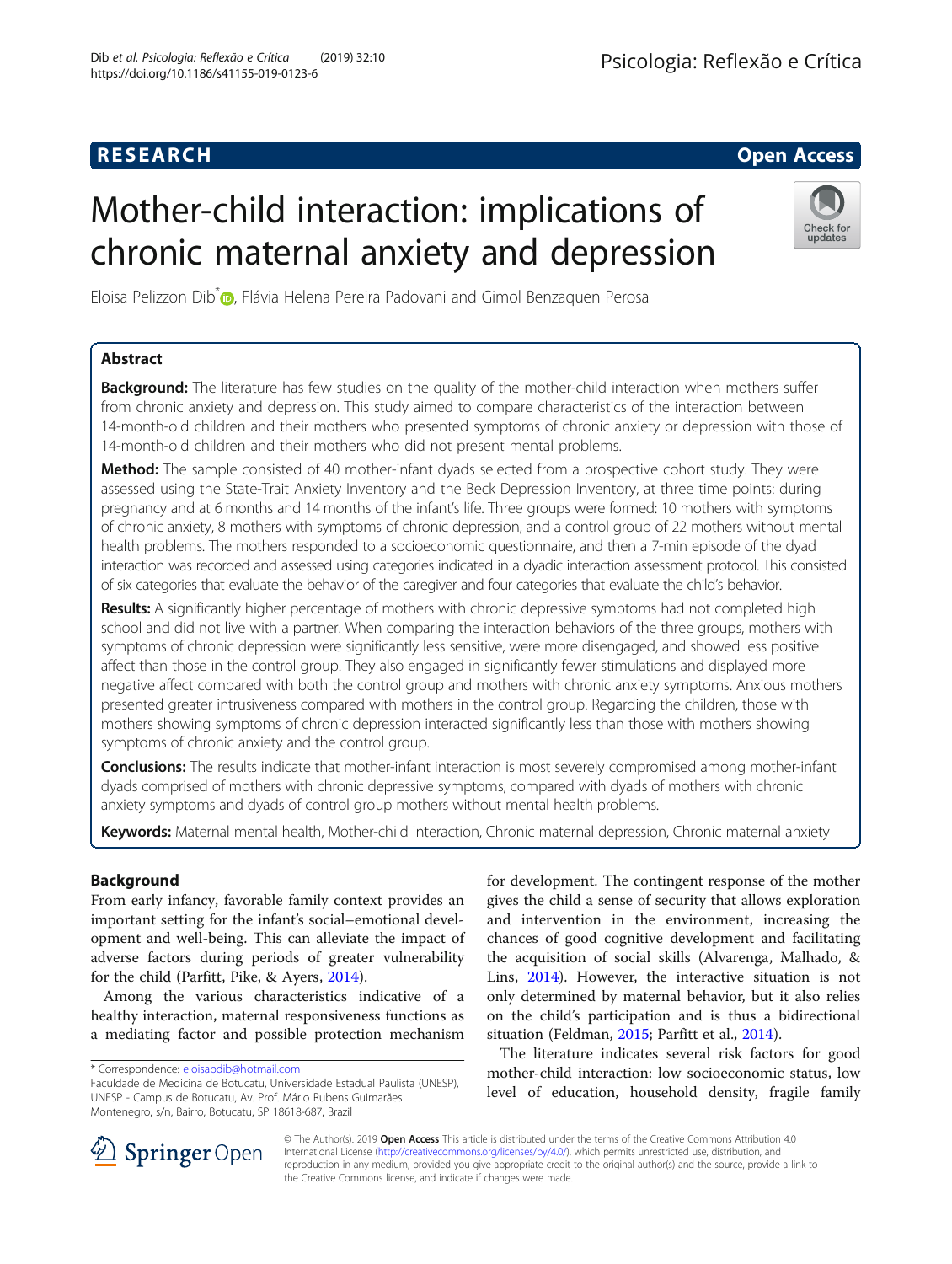bonds, conflicts, chronic illness of one of the family members, violence, and mistreatment (Cavalcante, Lamy Filho, França, & Lamy, [2017;](#page-7-0) Ribeiro, Perosa, & Padovani, [2014](#page-8-0)). In recent decades, maternal mental health problems, such as chronic depression and anxiety, have also been considered to be risk factors that can affect the initial relationship of the dyad and the child's development, even when the maternal pathology is in remission (Chemello, Levandowisk, & Donelli, [2017;](#page-7-0) Goodman et al., [2011](#page-8-0); Kaitz, Maytal, Devor, Bergman, & Mankuta, [2010](#page-8-0)).

High maternal anxiety has been associated with increased intrusiveness and decreased interactive behaviors among 3-month-old children, showing that this has an impact on the mother's initial interactions with her child (Feldman et al., [2009\)](#page-8-0). Studies of mother-infant interaction at 6 months and at the end of the first year of life have confirmed that mothers with high levels of anxiety present hyperarousal (Kaitz et al., [2010](#page-8-0)) and attachment impairment, together with less affection, less emotional warmth, and fewer positive feelings (Tietz, Zietlow, & Reck, [2014](#page-8-0)). Clavarino et al. ([2010](#page-7-0)) observed that the mother's anxiety had a close relationship with lower maternal sensitivity to the suffering of the child.

Studies on maternal depression are much more frequent. They show that puerperal depressive disorder, in addition to presenting characteristics typical of depressive symptoms, affects motherhood and the performance of the role of the mother. This leads to disinterest in the infant, negative feelings, and guilt due to being unable to provide adequate care, which affects the mother-infant interaction (Fernandes & Cotrin, [2013](#page-8-0)).

Depending on the severity and chronicity, anxious and depressive conditions can have more serious consequences for the development of and interaction with the child (Fernandes & Cotrin, [2013;](#page-8-0) Piccinini, Frizzo, Brys, & Lopes, [2014](#page-8-0)). Feldman et al. [\(2009\)](#page-8-0) observed that both chronically anxious and depressed mothers impaired the interaction with the child. Clavarino et al. [\(2010](#page-7-0)) verified that children of chronically anxious mothers were 5.67 times more likely to have persistent attention problems than those whose mothers never experienced anxiety.

Regarding depression, studies have compared mothers with more persistent and recurrent depressive symptoms to those who experienced depression for short periods. They reported that the former presented less ability to respond in a sensitive and consistent manner, had less physical, visual, and verbal contact in interactions, and were less positive and affectively engaged than the latter. Those that were chronically depressed also set fewer limits and their disciplinary practices were more inadequate than non-depressed mothers (Petterson & Albers, [2001](#page-8-0)). The children of mothers with recurrent episodes of depression were less facially and vocally expressive, were more likely to develop insecure attachment, were less cooperative, and had greater difficulty controlling their anger and aggression (Gelaye, Rondon, Araya, & Williams, [2016](#page-8-0)).

According to Murray, Halligan, and Cooper [\(2010](#page-8-0)), chronic depression can have long-term effects because responsiveness and sensitivity toward the child are particularly impaired for long periods. A recent study by Granat, Gadassi, Gilboa-Schechtman, and Feldman [\(2017](#page-8-0)) compared the mother-child interaction in dyads without maternal mental health problems to dyads in which the mothers had chronic disorders: major depression or anxiety disorders. The chronically depressed mothers presented lower levels of gaze and touch synchrony. Moments of shared gaze were short followed by a quick snap in the mother's gaze that led to gaze aversion in the child, social withdrawal, and less synchrony in mother-infant touch. The children of chronically anxious mothers presented worse social engagement than those of the control group; however, this was better than the children of depressed mothers. During play, an increase in the self-regulation behavior of the infants of chronically depressed mothers was also observed, possibly as a compensatory mechanism.

Although there is some research on the role of chronic conditions in the mother-child interaction, this knowledge remains limited, and longitudinal studies are particularly scarce. There are also few operational definitions for both chronic anxiety and depression, with no consensus among the available research. In a study by Petterson and Albers ([2001](#page-8-0)), mothers who scored positively in at least two of the three evaluations performed —after birth and when the child was 28 and 50 months of age—were considered chronically depressed. Wojcicki et al. [\(2011](#page-8-0)) used two evaluations performed within 40 weeks of the birth to differentiate mothers with chronic depression, who scored positively in both evaluations, from those with episodic depression, who scored positively in only one. Regarding chronic anxiety, only two studies were identified in the literature. In both, these mothers scored positively in all three evaluations: at birth and at 6 and 9 months postpartum (Feldman et al., [2009;](#page-8-0) Granat et al., [2017\)](#page-8-0).

In view of the above, there is a need for further studies regarding the effects of chronic anxiety and depression symptoms on the mother's interaction with the child. These symptoms have been shown to affect short- and medium-term adaptation and development in the child. Thus, this study aimed to compare characteristics of the interaction between 14-month-old children and their mothers, who presented symptoms of chronic anxiety or depression, with those of 14-month-old children and their mothers, who did not present mental problems.

# Method

# Participants

A prospective cohort of pregnant women was attended by Brazilian National Health services in three cities in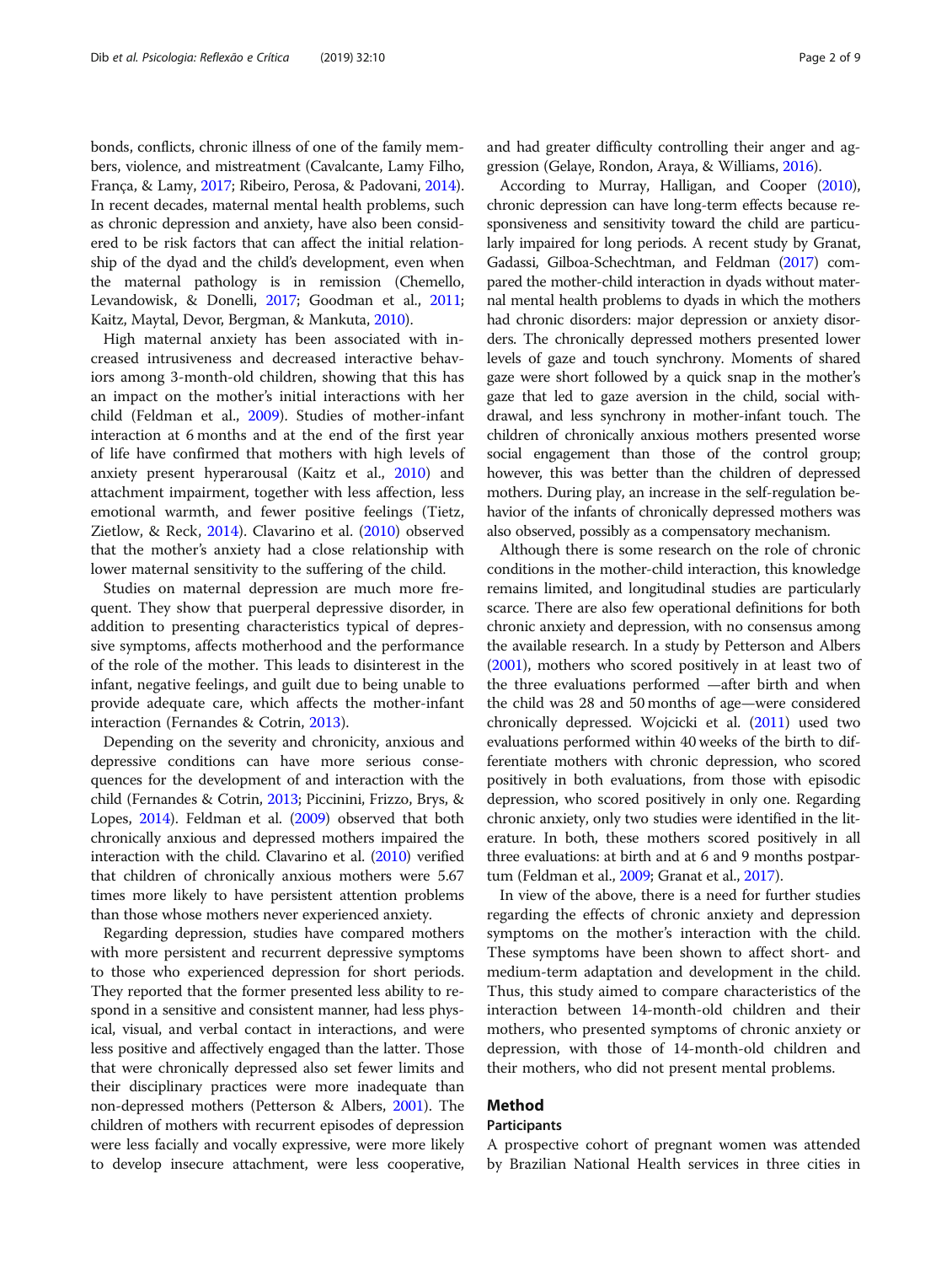the State of São Paulo. We selected mothers who scored positively for depression or anxiety (trait and state) in all three evaluations: in the third-trimester gestational age and at 6 and 14 months postpartum.

Of the 139 mothers, 11 (8%) scored for depression and anxiety and 20 (14%) for trait and state anxiety, in all three evaluations. After attempts to contact them, some could not be found and others refused to participate; thus, 8 mothers with chronic symptoms of depression and anxiety and 10 who scored for trait and state anxiety in all three evaluations remained in the final sample. Following this identification, three groups were composed: the first (D) comprised mothers who scored for chronic depression and anxiety ( $n = 8$ ), the second (A) comprised mothers who only scored positively for anxiety (trait and state) in the three evaluations ( $n = 10$ ), and the third (C) comprised mothers who agreed to participate in the study and who did not score for anxiety or depression in any of the evaluations  $(n = 22)$ .

# Instruments

In the initial cohort, self-evaluation instruments for anxiety and depression were used to evaluate maternal mental health.

The State-Trait Anxiety Inventory (STAI), developed by Spielberger, Gorsuch, and Lushene, translated and adapted for the Brazilian population by Biaggio and Natalício ([1979\)](#page-7-0), is a self-assessment instrument composed of 40 questions. These questions have four response alternatives each and are divided into two distinct subscales, state anxiety and trait anxiety. The STAI final score ranges from 20 to 80 points, with lower scores equating to lower levels of anxiety. For this study, the cutoff point used was that de-scribed by Caumo, Calvetti and Henriques ([2016\)](#page-7-0) and previously proposed by Faisal-Cury and Menezes [\(2006](#page-7-0)) in an epidemiological study on anxiety and depression in the pregnancy-puerperal cycle. Women who scored more than 40 points in each of the STAI subscales were classified as anxiety cases. Regarding the instrument's psychometric qualities, its reliability in the test-retest was 0.74 for state anxiety and 0.83 for trait anxiety. The internal consistency alpha for female state anxiety was 0.88, and for female trait anxiety was 0.87 (Biaggio & Natalício, [1979\)](#page-7-0).

The Beck Depression Inventory (BDI) is a self-assessment scale of behavioral manifestations of depression, which is non-diagnostic in purpose, translated and adapted to Brazil by Cunha [\(2001\)](#page-7-0). It is composed of 21 categories of symptoms and attitudes, with four statements each, reflecting an increasing degree of depression severity (from 0 to 3). A total score is obtained by adding the individual scores of each category. A score above 18 was used as a cutoff point, as suggested by Oliver and Simmons ([1984](#page-8-0)), which corresponds to symptoms of moderate and severe depression in the manual. Regarding the psychometric qualities, the internal consistency of the BDI was 0.84 and the test-retest correlation was 0.95  $(p < 0.001)$  (Cunha, [2001\)](#page-7-0).

The following instruments were used to collect data on the participants:

- a) Questionnaire on sociodemographic data covering the following: socioeconomic status—family income, occupation, parental education; environmental/social status—housing, marital status of the mother, number of children, child care support network, attendance at daycare; and the birth conditions of the child—gestational age and birth weight.
- b) A Dyadic Interaction Assessment Protocol, designed by the Childhood and Family Center (Núcleo de Infância e Família, NUDIF) of the Research Group on Childhood, Development and Psychopathology of the Federal University of Rio Grande do Sul (UFRGS) (Piccinini, Frizzo, & Marin, [2007\)](#page-8-0), based on previous instruments. This protocol uses categories to evaluate the behaviors of the parents and 1-year-old children during their interaction. The instrument recommends that the interactions occur for a period of 7 min or more, that they are videotaped for later evaluation, and that the dyad is asked to play, as in everyday life. The equipment used included a video camera, age-appropriate toys, and the evaluation form. Maternal behavior was evaluated according to the categories defined in the instrument: sensitivity, cognitive stimulation, positive affect, negative affect, disengagement, and intrusiveness. The following categories were used to assess the child's behavior: involvement, interaction, positive affect, and negative affect. Each category has five subcategories.

# Procedures

### Data collection

After identification, telephone contact was made with the mothers eligible for the study, during which they were informed about the objectives and procedures and invited to participate. Meetings were scheduled at the residences of the women who agreed to participate, where, after all doubts were clarified, they signed a consent form and the sociodemographic data questionnaire was completed. Next, the mother was offered some toys appropriate for the child's age and was asked to play and act naturally, as she would normally do with her child. The camcorder was switched on, and the researcher left the room for an average of 9 min. This was long enough to obtain the material needed for analysis, as recommended in the instrument.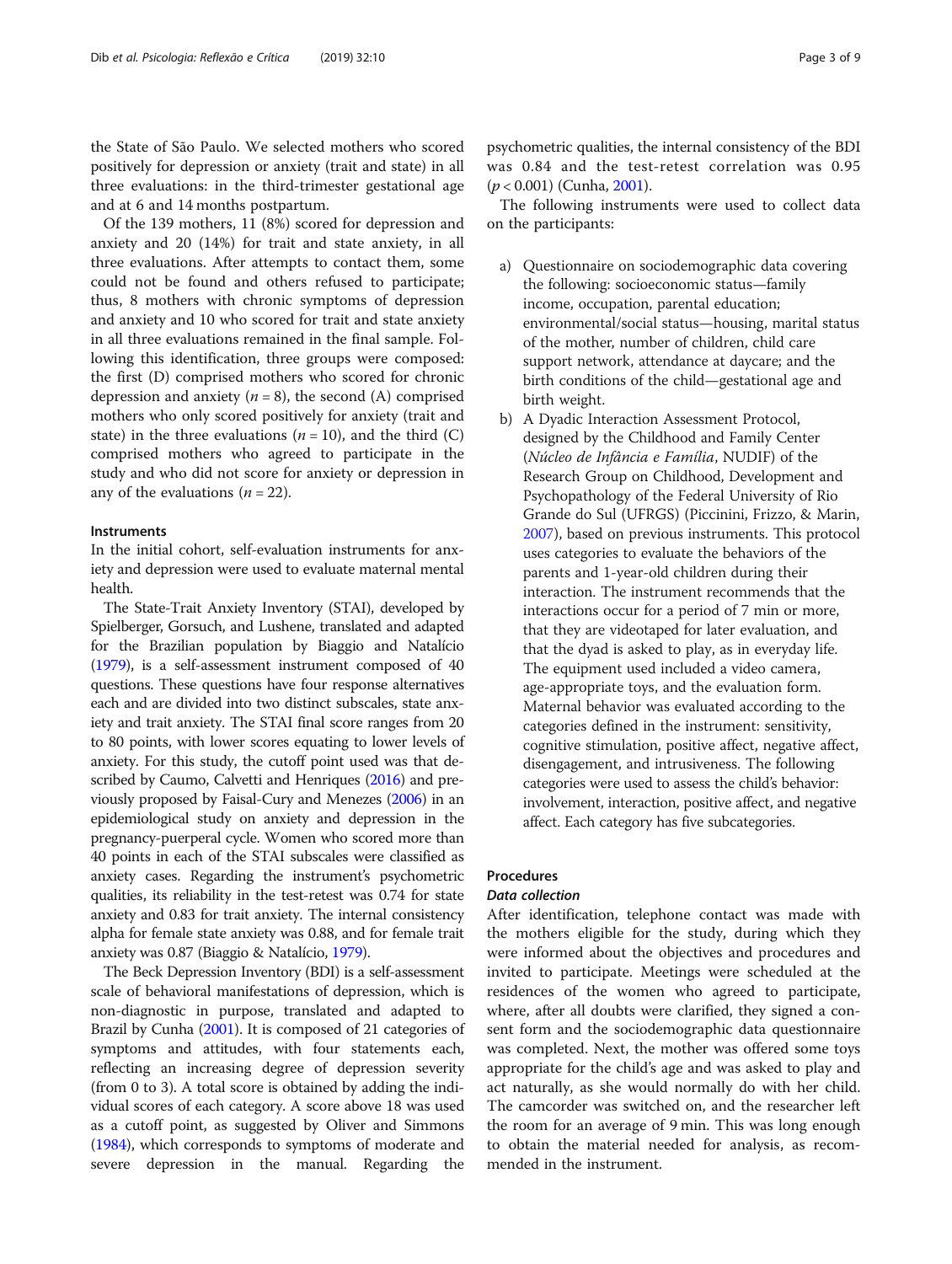# Data analysis

To analyze the observational data, the initial minutes of the recording were discarded and interactive episodes of approximately 7 min were categorized by the researcher, minute by minute, in two steps (Piccinini et al., [2007](#page-8-0)). First, the researcher decided whether a given category was present in the interaction of the mother-child dyad. Next, per minute, each subcategory of the category was scored based on a 5-point Likert-type scale. For the final category score, per minute, the sum of the scores for all subcategories of the category was divided by the number of subcategories. The final score of each category, for the mother and child, was obtained from the sum of all the minutes.

To guarantee the quality of the operational definitions of the interactive behaviors, the concordance index between two evaluators was calculated. Twenty percent of the observations were drawn from the total (ensuring all three groups were represented), and two independent researchers, one of whom was the first author of this study, categorized the selected episodes. The Kendall index was calculated for each subcategory of the mother and child behavior. The vast majority of the categories had a concordance index higher than 0.70, while the category with the lowest index was maternal negative affect (0.68).

Descriptive analysis of the data was then performed, based on the calculation of frequency, percentage, or median, according to the nature of the data, followed by inferential statistical analysis. To investigate possible associations between the variables and differences between the groups, the chi-square test or Fisher's exact test was used for categorical variables, and the Kruskal-Wallis test followed by the Dunn test was used for continuous variables. Spearman's correlation test was used to evaluate possible correlations between the behaviors of the mother and child. The Statistical Package for the Social Sciences for Windows was used for the analyses. The results were discussed considering a 5% level of significance.

# Ethical aspects

This study was approved by a Research Ethics Committee under protocol no. 2014/606.856. The ethical guidelines proposed by Resolution 466/2012 of the National Health Council were rigorously followed.

# Results

The sample consisted of 40 children of approximately 14 months of age, the majority of whom were male (62.5%) and not attending daycare (65%). Most of the mothers were over 25 years of age (72.5%), lived with a partner (87.5%), had two or more children (65%), and had completed high school. Half of them worked outside the home and many had no help caring for the infant (65%). Regarding the fathers, most were over 25 years of age (85%), 37.5% had completed high school, and nearly

all of them were employed (92.5%). The median household monthly income was R\$1925.00, which corresponds to approximately twice the Brazilian minimum wage, which was R\$ 954.00 in 2018.

Comparison of the sociodemographic characteristics of the groups verified they were similar, except in relation to maternal education level and the presence of a partner. A significantly higher percentage of mothers with chronic depressive symptoms had not completed high school and did not live with a partner (Table [1\)](#page-4-0).

Regarding the interactive behaviors, the median of negative affect, both maternal (med = 7.3, min = 7.0, max  $= 11.4$ ) and infant (med  $= 7.4$ , min  $= 7.0$ , max  $= 13.0$ ), was close to the minimum values, indicating that these characteristics were rarely present in the interactive episode.

Table [2](#page-4-0) shows a high correlation between the behaviors of the mother and child. The more sensitive, stimulating, and positively affective the mothers were, the more the children were involved and integrated and presented more positive affect. Mother negative affect and child negative affect were rarely present. Maternal disengagement was associated with less interaction, more negative affect, and with less involvement and less positive affect in the child. The children of more intrusive mothers were less involved and interacted less.

When comparing the interaction behaviors of the three groups, mothers with symptoms of chronic depression were significantly less sensitive, more disengaged, and showed less positive affect than those in the control group. They also showed significantly reduced stimulation and more negative affect compared with both the control group and the group with chronic anxiety symptoms. Control group mothers presented less intrusiveness than those of the groups with anxiety and depressive symptoms. The children of mothers with chronic depressive symptoms interacted significantly less than the children of those with anxiety symptoms and those of control group mothers (Table [3\)](#page-5-0).

# **Discussion**

The study participants lived in three cities in the State of São Paulo and presented a similar profile to that of other national studies evaluating pregnant and puerperal women (Beltrami, Moraes, & Souza, [2013](#page-7-0); Morais, Lucci, & Otta, [2013](#page-8-0)).

Mothers with depressive symptoms presented lower levels of education and fewer of them lived with a partner compared with anxious mothers and the control group. The association between depressive symptoms, both prenatal and postnatal, and lower levels of education and socioeconomic status is recurrent in the literature, as are conflictive marital relationships and the lack of a partner (Gelaye et al., [2016;](#page-8-0) Morais et al., [2013\)](#page-8-0).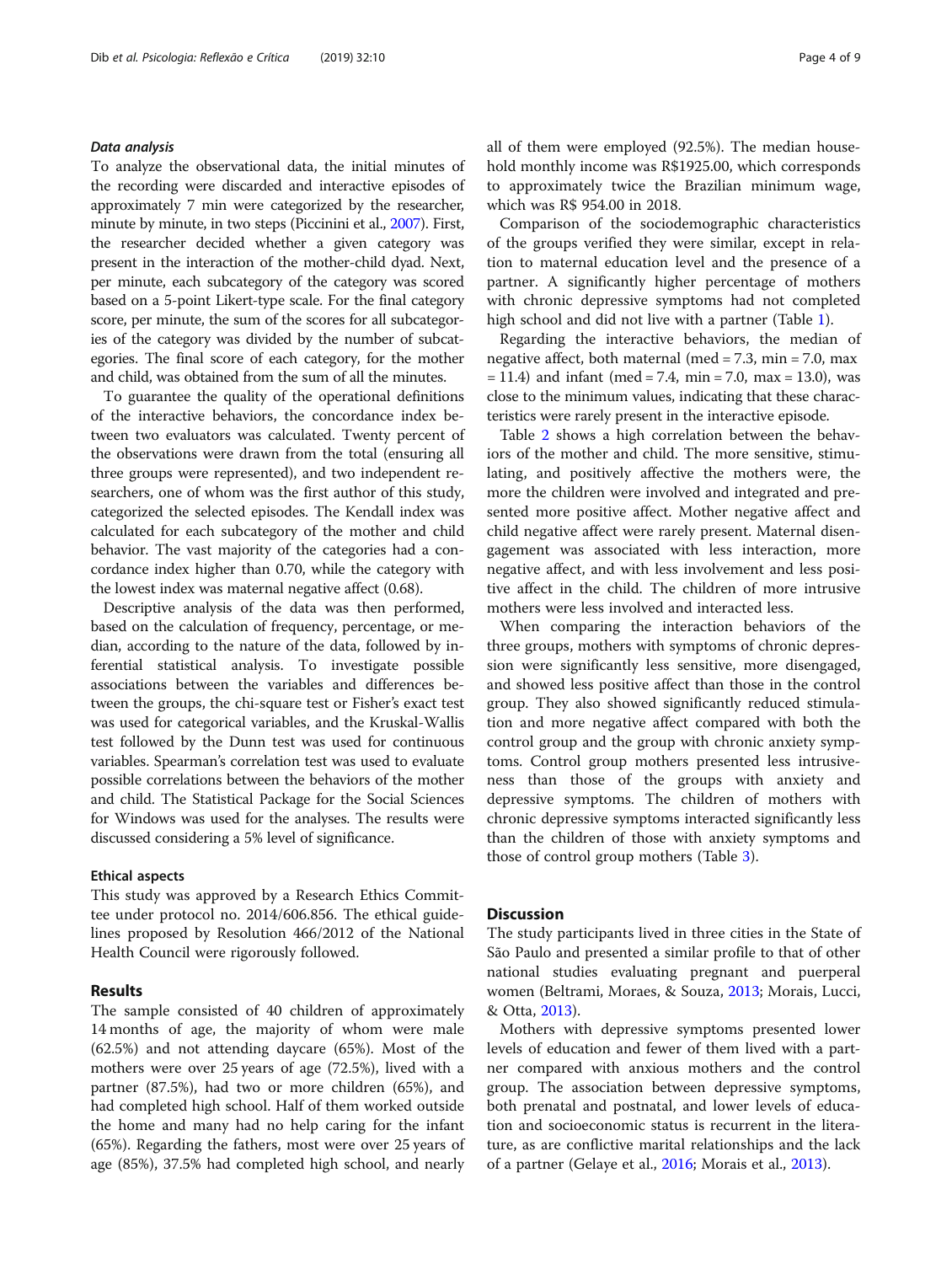<span id="page-4-0"></span>**Table 1** Comparison of the sociodemographic and birth characteristics in the three groups

| Characteristics                        | Control $(n = 22)$ | Anxiety ( $n = 10$ ) | Depression $(n = 8)$ | $p$ value  |
|----------------------------------------|--------------------|----------------------|----------------------|------------|
|                                        | f(%)               | f(%)                 | f(%)                 |            |
| Male sex                               | 16(72.7)           | 6(60)                | 3(37.5)              | 0.212      |
| Preterm                                | 1(4.5)             | 1(10)                | 1(12.5)              | 0.579      |
| Low weight                             | 0(0)               | 2(20)                | 0(0)                 | 0.093      |
| Daycare                                | 9(40.9)            | 3(30)                | 2(25)                | 0.740      |
| Mother completed high school education | 21 (95.5)          | 6(60)                | 2(25)                | $< 0.001*$ |
| Mother works                           | 12 (54.5)          | 5(50)                | 3(37.5)              | 0.771      |
| Mother has a partner                   | 22 (100)           | 9(90)                | 4(50)                | $0.001*$   |
| Mother has help                        | 4(18.2)            | 4(40)                | 1(12.5)              | 0.350      |
| Father completed high school education | 15(68.1)           | 7(70)                | 3(42)                | 0.491      |
| Father works                           | 21 (95.4)          | 10 (100)             | 6(75)                | 0.144      |
| Own home                               | 13 (59)            | 5(50)                | 6(75)                | 0.564      |
|                                        | Med (Min-Max)      | Med (Min-Max)        | Med (Min-Max)        |            |
| Number of children                     | $2(1-3)$           | $2(1-4)$             | $2(1-3)$             | 0.380      |
| Mother over 25 years old               | $31(17-39)$        | $27(19-35)$          | $28(18-37)$          | 0.744      |
| Father over 25 years old               | $31(20-53)$        | $29(20-38)$          | 34 (19-44)           | 0.175      |
| Monthly income (R\$)                   | 2000 (788-4000)    | 1588 (788-3500)      | 844 (680-4000)       | 0.094      |

Chi-square test or Fisher's exact test and Kruskal-Wallis test;  $* p < 0.05$ 

f frequency, % percentage, Med median, Min minimum, and Max maximum values

In the interactive episode, reciprocal relationships were observed between the children and their mothers, confirming the mutuality and bidirectional character of the interaction during the first year of life (Cassiano & Linhares, [2015;](#page-7-0) Feldman, [2015](#page-7-0)). More sensitive, stimulating, and positively affective mothers had children that were more involved and integrated in the interaction. They displayed more positive affect with smiles, enthusiasm, and physical displays of affection and few episodes of negative affect, such as crying, negative vocalizations, anger, and hostility. Conversely, the children of more disengaged and intrusive mothers interacted less and were less involved. According to Piccinini et al. ([2014\)](#page-8-0), the intrusive mother does not respect the child's autonomy, attempts to control their behavior with unnecessary interventions, and ends up impairing the experience of new acquisitions.

Corroborating other studies (Cassiano & Linhares, [2015](#page-7-0); Ribeiro et al., [2014\)](#page-8-0), behaviors of positive affect predominated in the recorded episodes, with few episodes of negative affect, on the part of both the mother and the child. It seems probable that minimal hostility and demonstrations of positive affect are characteristic of mother-child interactions in the age range studied (Cassiano & Linhares, [2015](#page-7-0)); however, since the observations occurred in the presence of a stranger, in particularly small rooms, this could have inhibited the emission of socially censored negative affect behaviors.

Concerning the relationship between mental health and the interaction, the initial hypothesis was confirmed. There were significant differences in the behaviors emitted during the episode of interaction by mothers with chronic depressive symptoms, those with chronic anxiety

**Table 2** Correlation between mother and child behaviors in the interactive situation

| Mother                | Infant             |                  |                  |                  |  |  |  |
|-----------------------|--------------------|------------------|------------------|------------------|--|--|--|
|                       | Involvement        | Interaction      | Positive affect  | Negative affect  |  |  |  |
|                       | rho ( $p$ value)   | rho ( $p$ value) | rho ( $p$ value) | rho ( $p$ value) |  |  |  |
| Sensitivity           | $0.68(0.000)*$     | $0.45(0.004)$ *  | $0.41(0.011)^*$  | $-0.22(0.193)$   |  |  |  |
| Cognitive stimulation | $0.57(0.000)*$     | $0.44(0.006)*$   | $0.51(0.001)$ *  | $-0.17(0.301)$   |  |  |  |
| Positive affect       | $0.67(0.000)*$     | $0.48(0.003)*$   | $0.52(0.001)*$   | $-0.26(0.109)$   |  |  |  |
| Negative affect       | $-0.58(0.000)*$    | 0.27(0.107)      | $-0.16(0.348)$   | $0.43$ (0.007)*  |  |  |  |
| Disengagement         | $-0.59(0.000)*$    | $0.41(0.010)*$   | $-0.43(0.006)$ * | $0.36(0.028)$ *  |  |  |  |
| Intrusiveness         | $-0.50(0.001)^{*}$ | $0.32(0.048)$ *  | $-0.17(0.299)$   | 0.24(0.145)      |  |  |  |

Spearman's correlation; \*p < 0.05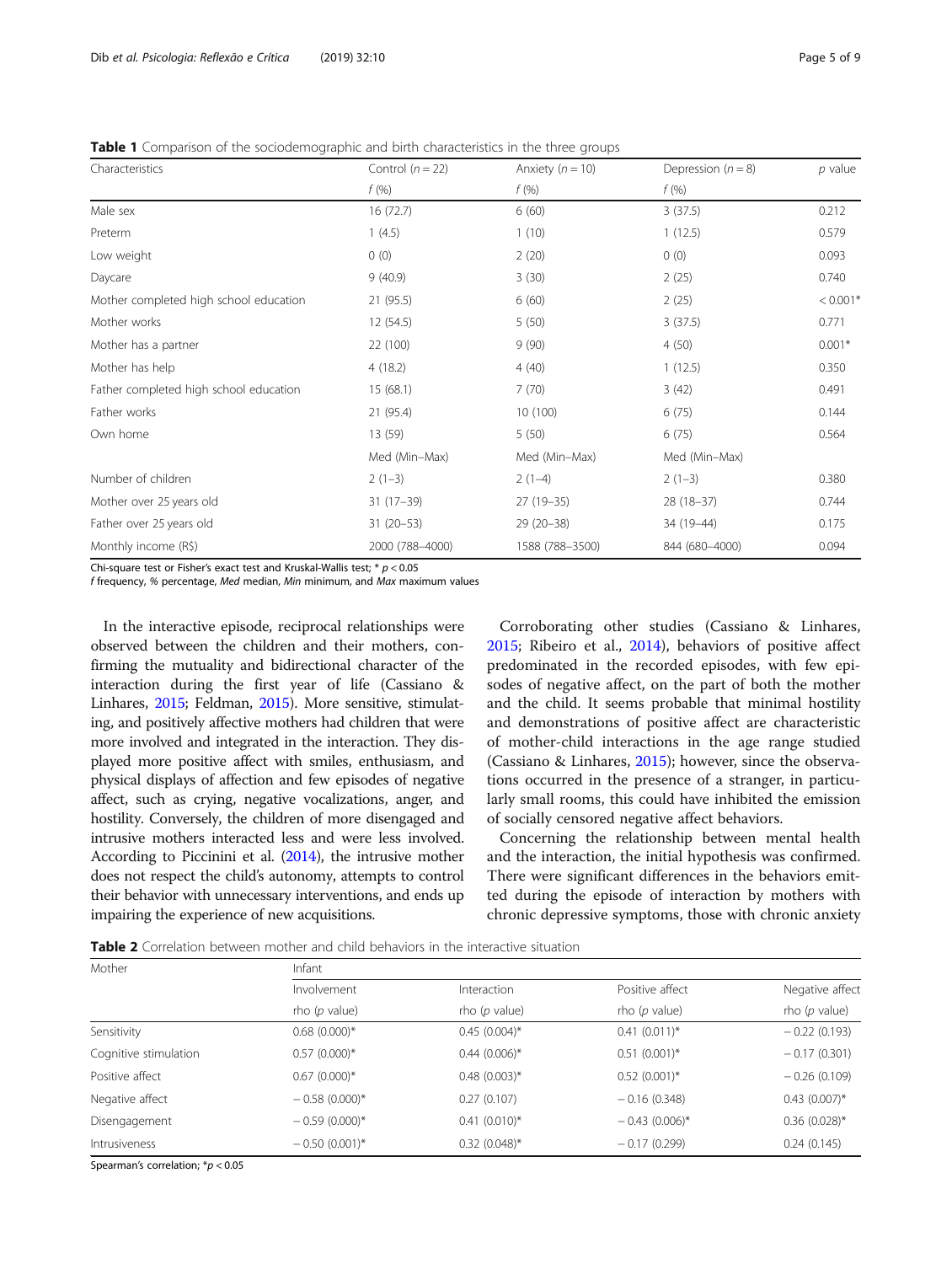| Interactive behaviors          | Mental health       | $p$ value            | C versus A           |          |             |
|--------------------------------|---------------------|----------------------|----------------------|----------|-------------|
|                                | Control $(n = 22)$  | Anxiety ( $n = 10$ ) | Depression $(n = 8)$ |          | versus D    |
|                                | Med (Min-Max)       | Med (Min-Max)        | Med (Min-Max)        |          |             |
| Maternal sensitivity           | 22.8 (14.7-28.9)    | 20.1 (12.0-25.6)     | $14.6(9.1-19.7)$     | $0.004*$ | C > D       |
| Maternal cognitive stimulation | 14.8 (9.6-29.6)     | $16.4(8.7-22.0)$     | $10.2(7.3 - 17.4)$   | $0.010*$ | C, A > D    |
| Maternal positive affect       | 18.4 (9.6-22.6)     | 17.3 (11.0-19.8)     | $14.8(10.0 - 16.0)$  | $0.014*$ | C > D       |
| Maternal negative affect       | $7.0(7.0-9.6)$      | $7.2(7.0-9.8)$       | $8.9(7.0-11.4)$      | $0.014*$ | C, A < D    |
| Maternal disengagement         | $7.6(7.0-20.8)$     | $8.5(7.0-15.8)$      | $13.8(9.5 - 27.8)$   | $0.005*$ | C < D       |
| Maternal intrusiveness         | $7.8(7.0-20.0)$     | $10.9(7.0-13.2)$     | $13.4(7.8-18.0)$     | $0.003*$ | $C < A$ , D |
| Infant involvement             | $20,8(15,8 - 26,5)$ | 20.1 (10.9-7.0)      | $17.5(12.5 - 22.0)$  | 0.063    |             |
| Infant interaction             | 13.2 (9.0-23.0)     | $13.0(8.6 - 22.0)$   | $10.2(7.4 - 14.2)$   | $0.025*$ | C, A > D    |
| Infant positive affect         | $9.3(7.5-12.8)$     | $9.3(7.8 - 15.0)$    | $8.5(7.0-11.8)$      | 0.392    |             |
| Infant negative affect         | $7.2(7.0-13.0)$     | $7.5(7.0-10.0)$      | $7.5(7.0-8.8)$       | 0.731    |             |
|                                |                     |                      |                      |          |             |

<span id="page-5-0"></span>Table 3 Comparison of infant and maternal interactive behaviors in the three groups: control, chronic anxiety and depression

Kruskal-Wallis test followed by the Dunn test for multiple comparisons;  $p < 0.05$ 

C control, A anxious, D depressive

symptoms, and control group mothers. Mothers of the group with chronic depressive symptoms were significantly less sensitive, cognitively stimulated their children less, had more restrained demonstrations of positive affect, and presented more negative affect than those in the anxiety and control groups. When asked to play with their children as they would normally, they often stated that they did not play with them. This profile corresponds to the description of mothers with chronic depressive symptoms reported in the literature: mothers unresponsive or not attentive to the needs of the child and rarely ever involved in close exchanges (Herba, Glover, Ramchandani, & Rondon, [2016;](#page-8-0) Murray et al., [2010](#page-8-0)). However, the data also showed that mothers with chronic depressive symptoms were more intrusive than those in the other two groups. Servilha and Bussab [\(2015\)](#page-8-0) observed that mothers with postpartum depression presented more intrusive behaviors and were less responsive, which made the contacts of these dyads asynchronous regarding affection and attention. The literature reports that mothers with symptoms of depression can present different styles of interaction, with some being disengaged, uninvolved in interactions, less communicative, and showing less synchronous interaction, although they are more empathic with the child (Cornish et al., [2005;](#page-7-0) Feldman et al., [2009\)](#page-8-0). Others are intrusive, are less affective when dealing with their children, and are more hostile, impatient, and coercive (Murray et al., [2010](#page-8-0); Piccinini et al., [2014\)](#page-8-0). There is a third group of mothers who, despite the depression, still find pleasure in their relationship with the child, with a moderate amount of smiles, touches, and responsive behavior, thus impairing the interaction less (Fonseca, Silva, & Otta, [2010\)](#page-8-0).

In contrast, mothers with chronic anxiety symptoms presented interactive behaviors similar to those of the

control group. Studies related to the interactive characteristics of anxious mothers are still scarce and the results are inconsistent. Some authors reported that anxious mothers were less sensitive than those in the control group and more intrusive than depressed mothers (Feldman et al., [2009](#page-8-0); Nardi, Rodrigues, Melchiori, Salgado, & Tavano, [2015\)](#page-8-0). Kaitz et al. [\(2010\)](#page-8-0) did not observe sensitivity deficits and intrusiveness in anxious mothers, only that they acted in a more exaggerated way with their 6-month-old children in the free play situation. Murray, Cooper, Creswell, Schofield, and Sack ([2007\)](#page-8-0) also observed small differences in some interactive situations of mothers with social phobia and their 10-week-old children, but not in others. In this study, although mothers with chronic anxiety symptoms scored higher in the intrusiveness category, the scores did not differ significantly from those of mothers without a mental disorder. However, the anxious mothers provided their children with more cognitive stimulation than the depressed mothers, with possible developmental gains, as previously observed by de Fraga, Linhares, Carvalho, and Martinez [\(2008](#page-7-0)).

The children of mothers with chronic depression symptoms interacted significantly less than those of the other two groups, in agreement with other studies (Feldman et al., [2009;](#page-8-0) Murray et al., [2010\)](#page-8-0). Research on how children of depressed mothers behave during the interaction presents contradictory results. In her review article, Field ([2010](#page-8-0)) concluded that disturbances in the child's interaction with mothers who have symptoms of depression are a universal phenomenon. Other studies, however, have shown that children of depressed mothers can maintain the same quality of interaction as those of mothers without such symptoms (Fonseca et al., [2010](#page-8-0); Ribeiro et al., [2014](#page-8-0)). In this study, the chronicity of the condition may have acted as an aggravating factor for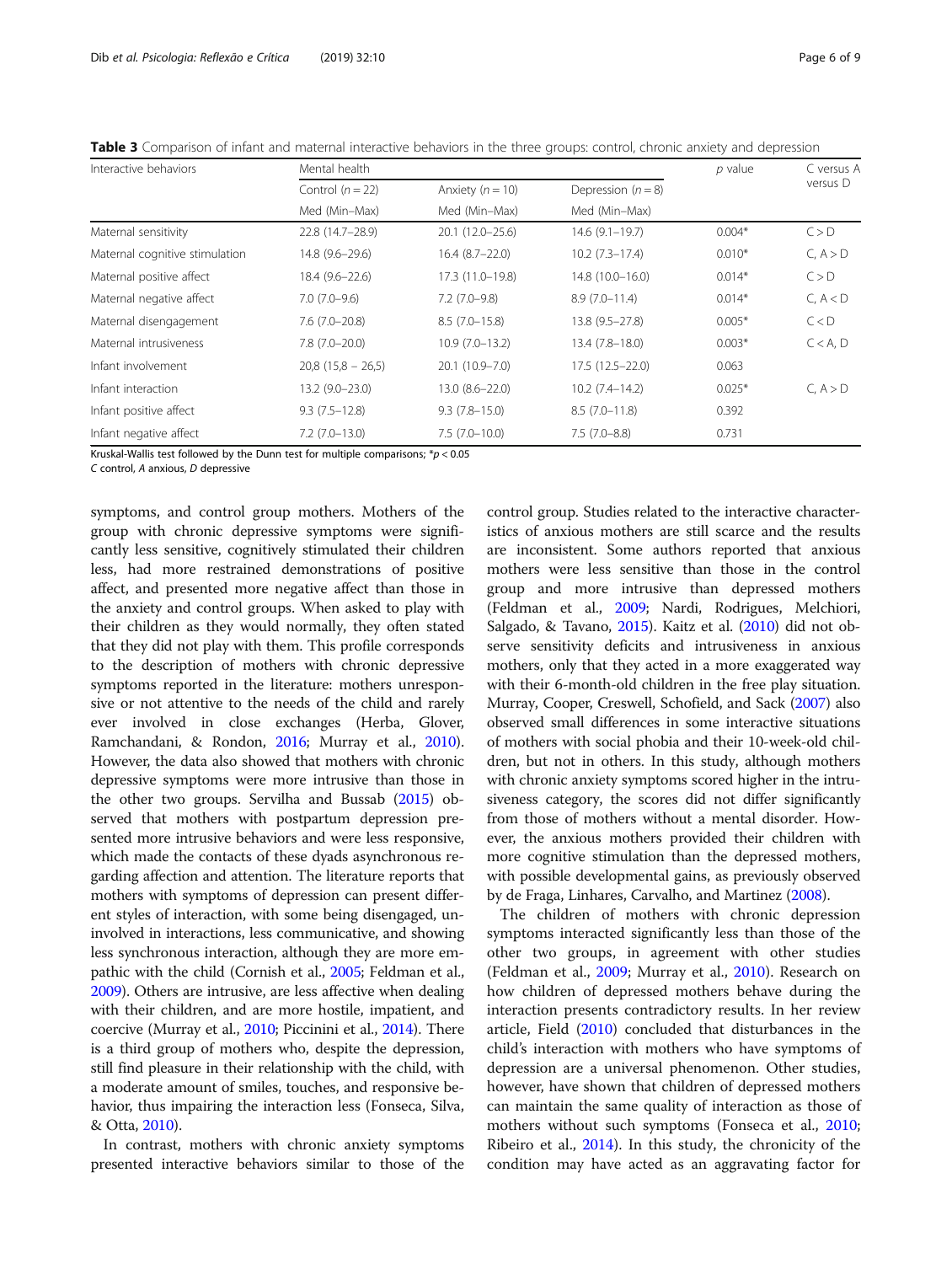the lower percentage of interactive behaviors of the children of depressed mothers (Stein et al., [2014\)](#page-8-0). Similarly, Cornish et al. ([2005\)](#page-7-0) observed that mothers with chronic depression had a negative perception of their children, complained about having to take care of them, and that their hostile behaviors inhibited the child's participation.

Although the children of mothers with symptoms of depression interacted less, there were no significant differences among the three groups regarding the other interactive characteristics of the children. Regardless of maternal mental health, the children of the three groups presented demonstrations of positive affect (positive vocalizations, smiles, laughter, hugs, and kisses), good involvement, and minimal negative affect, with rare demonstrations of crying, agitation, discontent, or hostility. The children's involvement in the interaction, regardless of the mother's mental health, with numerous demonstrations of positive affect, seems to indicate that the relationship between the mother with depression and the child has no linear causality. It is a complex process and the final outcome involves other variables, including the individual characteristics of the mother and of the child. It is also influenced by the surrounding environment, for example, the presence of the father, which was the case for the majority of the children in this study (Goodman et al., [2011;](#page-8-0) Mendonça, Bussab, Lucci, & Kärtner, [2015](#page-8-0); Morais et al., [2013](#page-8-0)).

If evidence in the literature indicates that the lack of a partner aggravates the effects of the maternal depressive condition (Lovejoy, Graczyk, O'Hare, & Neuman, [2000](#page-8-0); Murray et al., [2010;](#page-8-0) Stein et al., [2014](#page-8-0)), Goodman et al. ([2011\)](#page-8-0) showed that the presence of the father alleviated the overload related to child care of the depressed mother and could represent a potentially healthy alternative form of care for the child. Similarly, Parfitt et al. [\(2014](#page-8-0)) and Mendonça et al. [\(2015](#page-8-0)) observed that the presence of a father who was involved with the child could compensate for and reduce the impact of maternal depression on the child.

Another variable that may have favored the involvement of the children of the three groups in the interaction was their age at the time of the evaluation. Lovejoy et al. ([2000](#page-8-0)) observed that although younger children were more sensitive to the effects of maternal disengagement, older children, around one and a half years of age, were less dependent on maternal initiatives and were already able to establish some social reciprocity. In pleasurable situations, as in free play, they initiated the interaction, compensating for the lack of maternal involvement and creating conditions for the mother to participate in the activities. In this study, faced with the disengagement of the mother, the children often used gestures and vocalizations to attract her attention. According to Feldman [\(2015](#page-7-0)), these behaviors can elicit more parental investment and better interaction and development conditions.

According to Morais et al. [\(2013\)](#page-8-0) and Goodman et al. ([2011](#page-8-0)), full comprehension of the involvement of children of mothers with depression in the interaction requires that we consider two other variables: resilience and temperament. The resilience of the child has shown compensatory effects in adverse environments when the child was cared for by mothers with chronic depression (Frizzo & Piccinini, [2007\)](#page-8-0). Regarding temperament, there is strong evidence that parental care does not produce the same effects in all children; some are more susceptible to adverse effects and inadequate care from the parents, as they benefit more from protective environments (Parfitt et al., [2014](#page-8-0)). It has also been identified that children with easy temperaments are less vulnerable to inadequate parental care provided by mothers with depression (Goodman et al., [2011](#page-8-0)). Studies on the differential susceptibility of children to adverse factors and their role in the interaction, especially in relation to maternal depression, are relatively recent, and new research should assist in identifying children who are more vulnerable so that interventions can be more accurately directed.

Some limitations need to be taken into consideration in the analysis of the results. Regarding the size of the sample, despite various efforts, there were several losses in the selection of the participants and few mothers presented the stipulated criterion of chronicity. The small number of participants limited the possibility of some statistical analyses, such as structural equation modeling, which could provide a better understanding of the complementary effects between the variables, from a bidirectional perspective.

Regarding the interactive episode, the analyses were limited to a single episode for each dyad, which does not allow the behaviors observed to be classified as stable relationship styles. Some mothers with chronic depressive symptoms, on other occasions, could possibly show greater sensitivity toward the child, avoiding impairments in the interaction due to the depression. However, the instrument used to analyze the interaction showed a high level of concordance between observers and it was considered adequate for observing dyads with children of this age group, allowing the bidirectional relationship between the partners of the dyad to be captured.

Regarding maternal mental health, mothers with chronic depressive symptoms also scored high for anxiety. The overlap between symptoms of anxiety and depression is recurrent in the literature, which possibly reflects the psychometric limitations of the scales used for the evaluation, especially the STAI and BDI, which present high correlation (Andrade & Gorenstein, [2008](#page-7-0)). It can also be assumed that anxiety and depression are components of the same process of general psychological stress, since there is data showing that 30% to 58% of patients with symptoms of depression present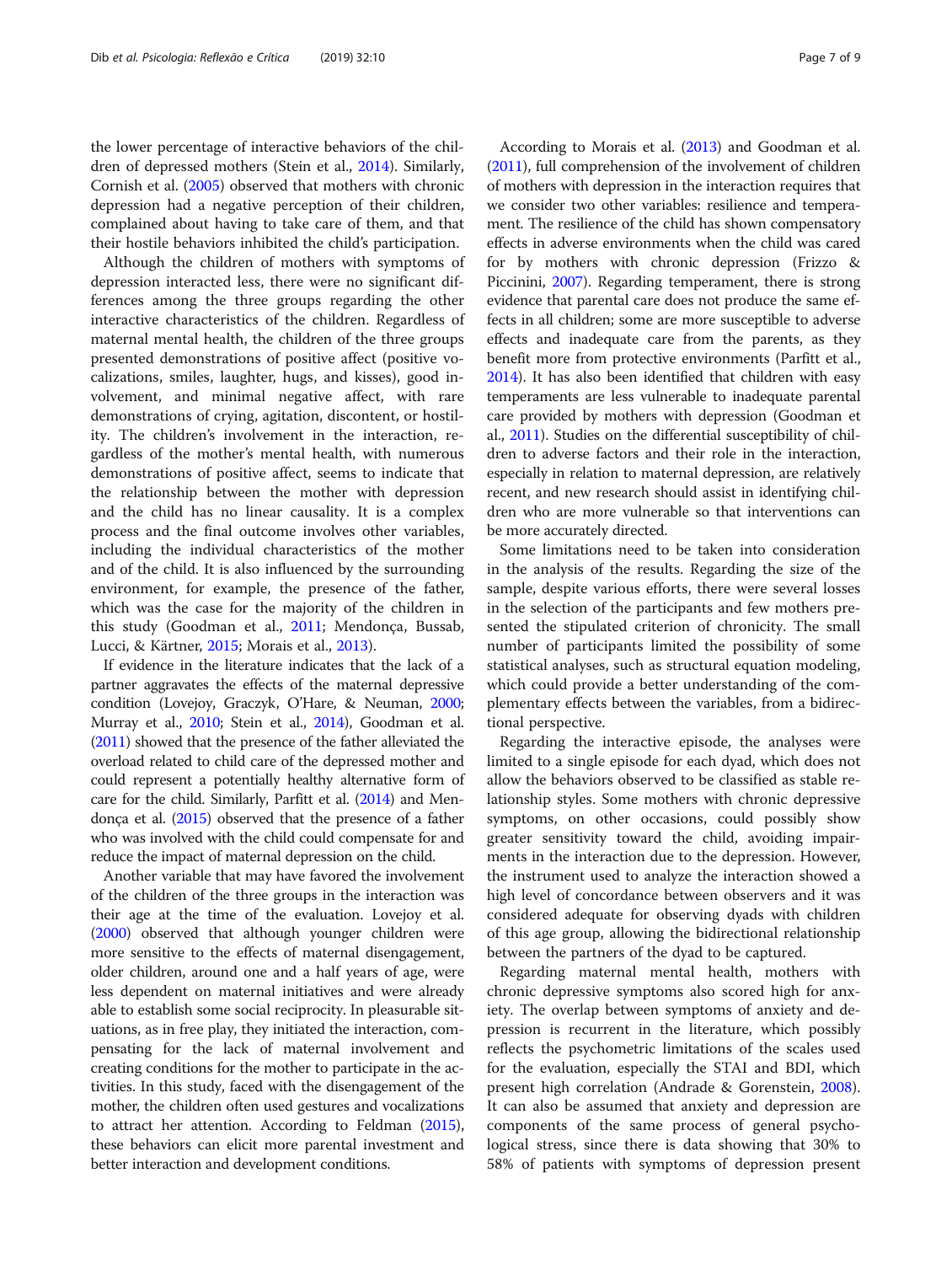<span id="page-7-0"></span>comorbidity with symptoms of anxiety (Field, [2010](#page-8-0)). Since comorbidity in the group of mothers with depressive symptoms may have affected the comparison between the groups, a group of mothers with chronic anxiety symptoms without comorbidity was included. The results of this group reinforce the data that describe anxious mothers as more intrusive, though with a profile very close to that of mothers without mental health problems, which causes less impairment in the development of their children.

# Conclusions

In this study, we verified that mothers with chronic depressive symptoms experienced situations of greater vulnerability in relation to the other mothers. They presented lower levels of education and income, fewer worked, fewer had a partner, and all simultaneously presented chronic symptoms of anxiety. Corroborating data in the literature, mothers with chronic depression symptoms presented greater disengagement and intrusiveness, lower sensitivity, and fewer demonstrations of positive affect compared with mothers of the other two groups. Their children, in turn, interacted less. These data reinforce the view that maternal mental health is a public health problem requiring special attention. Actions should be directed toward the early identification of symptoms of maternal anxiety and depression, and interventions should aim to minimize the consequences, ensuring a better quality of life for the women and preserving the mother-child interaction.

Since maternal depression is a preventable and modifiable factor that can be acted on in the health sector, further research is recommended, especially longitudinal studies. These should aim to identify the possible impact of the interaction on the medium- and long-term socioemotional development of the child and would be of great relevance to develop interventions and improve mother-child health indicators.

#### Abbreviations

BDI: Beck Depression Inventory; NUDIF: Núcleo de Infância e Família; STAI: State-Trait Anxiety Inventory; UFRGS: Federal University of Rio Grande do Sul

#### Acknowledgements

Not applicable in this section.

#### Funding

This research received no specific grant from any funding agency or from commercial or not-for-profit sectors.

## Availability of data and materials

All data necessary to understand the results and analyses presented are found throughout the manuscript, and no additional files were submitted. Data will not be deposited in any publicly available repositories, but will be shared by the authors if asked directly.

### Authors' contributions

All authors contributed to the preparation of this manuscript, approved the submission of their current version, and show their agreement with the publication fee, which will be charged if the manuscript obtains final acceptance.

All authors contributed to the conceptualization of the research to the formal analysis. The first author has a master's degree and was responsible for the data collection.

#### Ethics approval and consent to participate

All the ethical aspects described by the Helsinki Declaration and by Resolution 466/2012 of the National Health Council being rigorously followed, all the participants signed a consent term, and the study was approved by the Research Ethics Committee from Medical School (FMB) of São Paulo State University (UNESP) (Authorization No. 2014/606.856).

#### Consent for publication

Not applicable.

### Competing interests

The authors declare that they have no competing interests.

# Publisher's Note

Springer Nature remains neutral with regard to jurisdictional claims in published maps and institutional affiliations.

# Received: 17 August 2018 Accepted: 21 March 2019 Published online: 11 April 2019

### References

- Alvarenga, P., Malhado, S. C. B., & Lins, T. C. S. (2014). O impacto da responsividade materna aos oito meses da criança sobre as práticas de socialização maternas aos 18 meses. Estudos de Psicologia (Natal), 19(4), 305– 314. [https://doi.org/10.1590/S1413-294X2014000400008.](https://doi.org/10.1590/S1413-294X2014000400008)
- Andrade, L., & Gorenstein, C. (2008). Aspectos gerais das escalas de avaliação de ansiedade. In C. Gorenstein, L. H. S. G. Andrade, & W. A (Eds.), Escalas de avaliação clínica em psiquiatria e psicofarmacologia, (pp. 139–144). São Paulo: Leitura Médica.
- Beltrami, L., Moraes, A. B., & Souza, A. P. R. (2013). Ansiedade materna puerperal e risco para o desenvolvimento infantil. Distúrbios da Comunicação, 25(2), 229–239.
- Biaggio, A. M. B., & Natalício, L. (1979). Manual para o Inventário de Ansiedade Traço-Estado (IDATE). Rio de Janeiro: Centro Editor de Psicologia Aplicada -CEPA.
- Cassiano, R. G. M., & Linhares, M. B. M. (2015). Temperamento, prematuridade e comportamento interativo mãe-criança. Psicologia: Reflexão e Crítica, 28(2), 416–424. [https://doi.org/10.1590/1678-7153.201528222.](https://doi.org/10.1590/1678-7153.201528222)
- Caumo, W., Calvetti, P. Ü., & Henriques, A. A. (2016). Inventário de Ansiedade Traço-Estado (IDATE). In C. Gorenstein, Y. P. Wang, & I. Hungerbühler (Eds.), Instrumentos de avaliação em saúde mental, (pp. 156–159). Porto Alegre: Artmed.
- Cavalcante, M. C. V., Lamy Filho, F., França, A. K. T. C., & Lamy, Z. C. (2017). Relação mãe-filho e fatores associados: análise hierarquizada de base populacional em uma capital do Brasil-Estudo BRISA. Ciência & Saúde Coletiva, 22(5), 1683– 1693. [https://doi.org/10.1590/1413-81232017225.21722015.](https://doi.org/10.1590/1413-81232017225.21722015)
- Chemello, M. R., Levandowisk, D. C., & Donelli, T. M. S. (2017). Ansiedade materna e maternidade: Revisão crítica da literatura. Interação em Psicologia, 21(1), 78– 89. <https://doi.org/10.5380/psi.v21i1.46153>.
- Clavarino, A. M., Manun, A. A., O'Callaghan, M., Aird, R., Bor, W., O'Callaghan, F., … Alati, R. (2010). Maternal anxiety and attention problems in children at 5 and 14 years. Journal of Attention Disorders, 13(6), 658–667. [https://doi.org/10.](https://doi.org/10.1177/1087054709347203) [1177/1087054709347203](https://doi.org/10.1177/1087054709347203).
- Cornish, A. M., McMahon, C. A., Ungerer, J. A., Barnett, B., Kowalenko, N., & Tennant, C. (2005). Postnatal depression and infant cognitive and motor development in the second postnatal year: The impact of depression chronicity and infant gender. Infant Behavior & Development, 28(4), 407–417. <https://doi.org/10.1016/j.infbeh.2005.03.004>.
- Cunha, J. A. (2001). Manual da versão em português das escalas Beck. São Paulo: Casa do Psicólogo.
- de Fraga, D. A., Linhares, M. B. M., Carvalho, A. E. V., & Martinez, F. E. (2008). Desenvolvimento de bebês nascidos pré-termo e indicadores emocionais maternos. Psicologia: Reflexão e Crítica, 21(1), 33–41. [https://doi.org/10.1590/](https://doi.org/10.1590/S0102-79722008000100005) [S0102-79722008000100005.](https://doi.org/10.1590/S0102-79722008000100005)
- Faisal-Cury, A., & Menezes, P. R. (2006). Ansiedade no puerpério: prevalência e fatores de risco. Revista Brasileira de Ginecologia e Obstetrícia, 28(3), 171–178. [https://doi.org/10.1590/S0100-72032006000300006.](https://doi.org/10.1590/S0100-72032006000300006)
- Feldman, R. (2015). Mutual influences between child emotion regulation and parent-child reciprocity support development across the first 10 years of life: